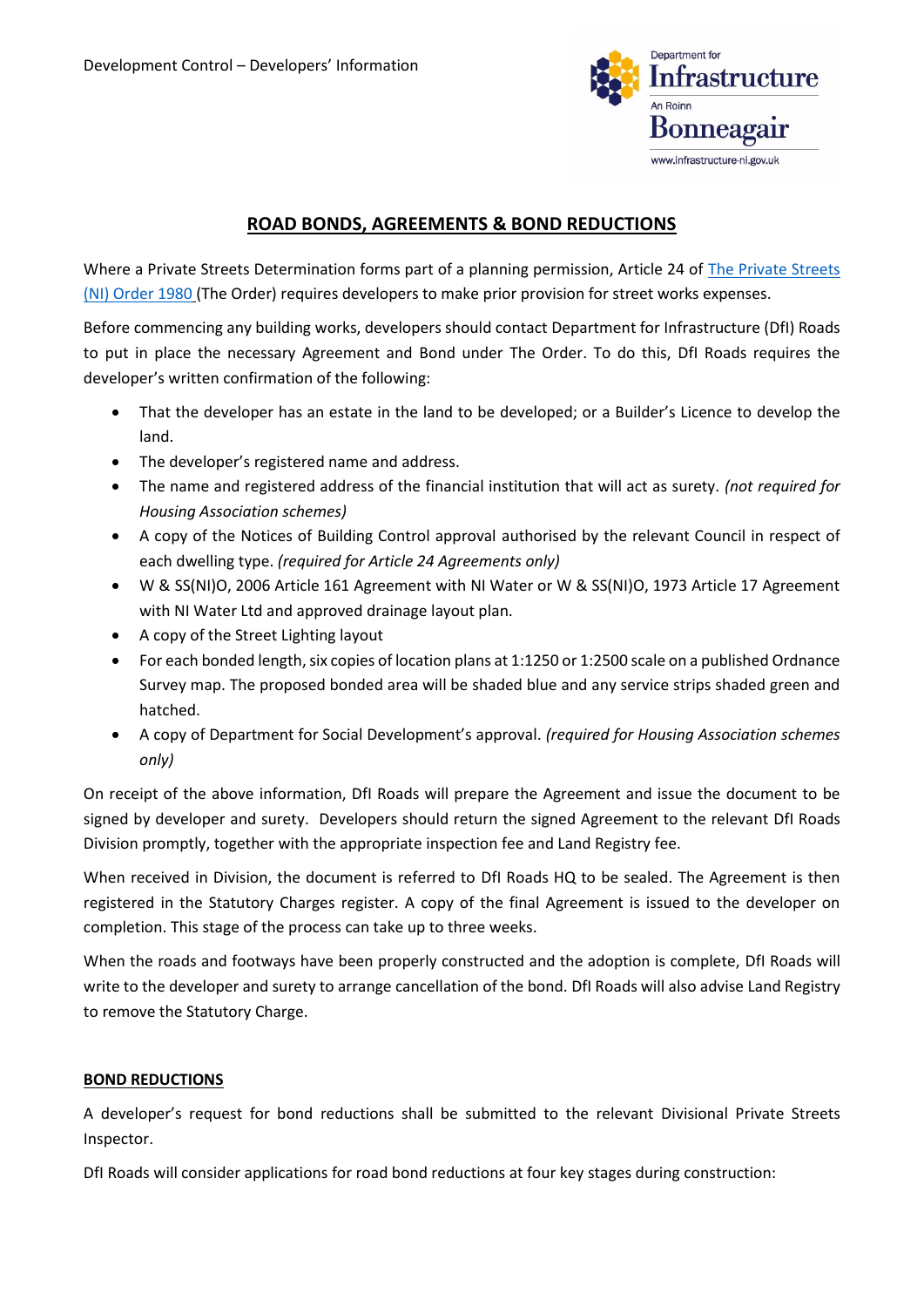### Requirements for **50%** Bond Reduction:

- NI Water Ltd Preliminary Certificate for storm and foul sewers (*see note 1 below*)
- Confirmation from NIWL that an Article 161 is in place (*see note 1 below*) or where a private foul sewer is to be installed *(see note 2 below*) with a separate road drainage system, a copy of the Discharge Consent from Rivers Agency or other approval authority for that system with the construction details.
- Carriageway constructed to roadbase level
- Kerbing satisfactorily completed
- Footways suitable for safe pedestrian movement
- Technical Approvals in principle granted (if appropriate)
- Geotechnical Approvals in principle granted (if appropriate)
- Approved Street Lighting design.

### Requirements for **70%** Bond Reduction

- *All of the above requirements plus the following:*
- Flush test road drainage system *(see note 2 below)*
- Carriageways and footways constructed to binder/base course level
- **•** Street Lighting installed and operational
- Copy of "Acceptance of Transfer of Street Light Energy and Maintenance Certificate"

# Requirements for **90%** Bond Reduction (Preliminary Certificate)

- *All of the above requirements plus the following:*
- NI Water Ltd Preliminary Certificate for storm and foul sewers (*see note 1 below*)
- Street has been provided in accordance with the Determination
- All works reasonably necessary to conform with Construction Regulations are complete
- Technical Approvals granted (if appropriate)
- Geotechnical Approvals granted (if appropriate)

# Requirements for **100%** Bond Reduction (Completion Certificate & Adoption)

- *All of the above requirements plus the following:*
- Street has been properly maintained for one year after issue of Preliminary Certificate
- Any defects have been made good
- NI Water Ltd Final Certificate for storm and foul sewers (*see note 1 below*)
- As Constructed drawings have been submitted
- Relevant section of site Health and Safety File has been submitted

Notwithstanding the above, the underlying principle is that sufficient bond must at all times be available to cover the cost of any outstanding works.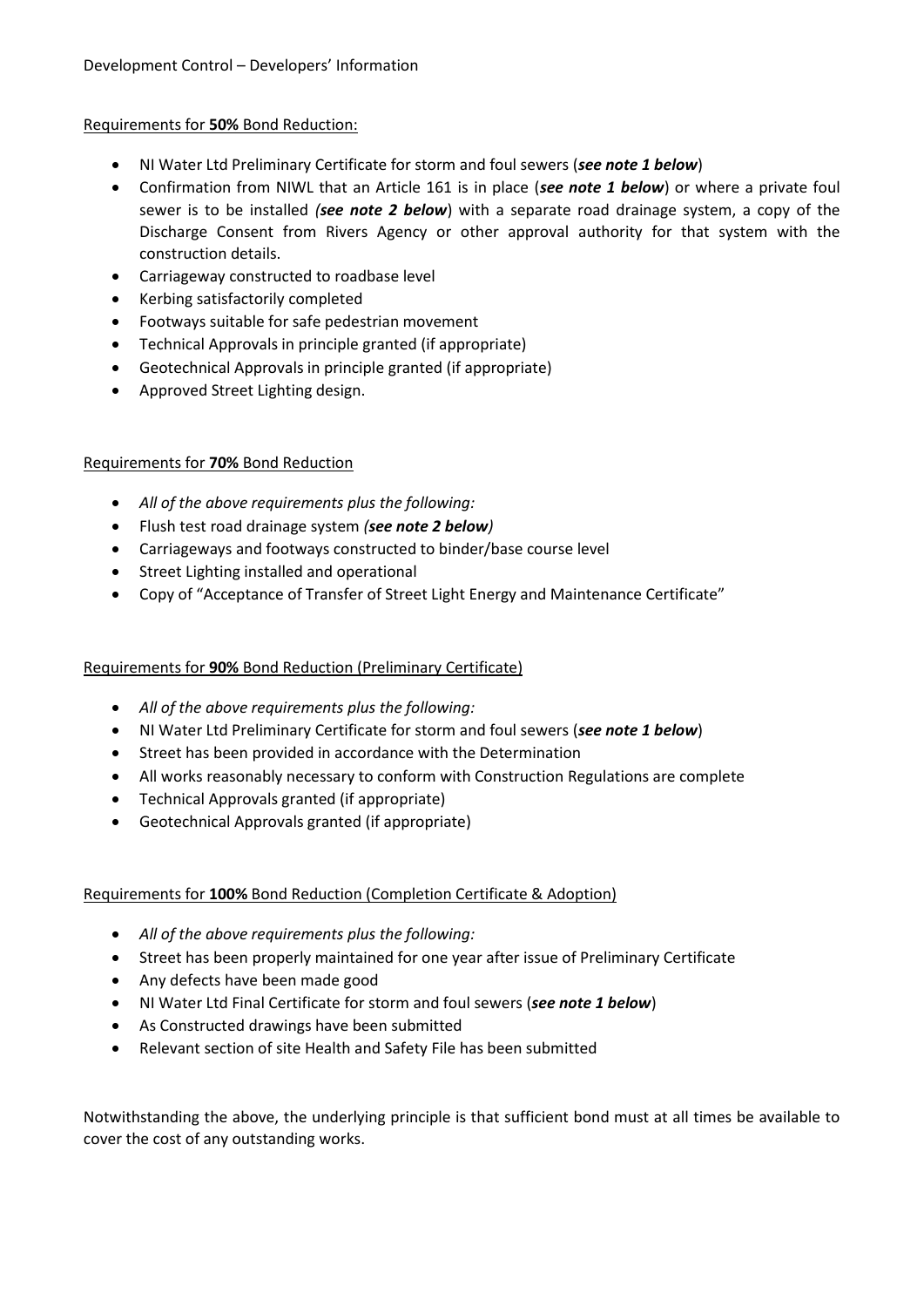*Note1: Where a Water Service preliminary and final certificate are indicated, these apply to sites where the developer has a Water Service Article 17, pre 1st April 2007, not to sites where the developer has a NIWL Article 161.* 

*Note2: Where no Article 161 Agreement is in place, and a separate road drainage system is proposed the construction details and copy of the Discharge Consent from Rivers Agency or other approval authority is to be provided.*